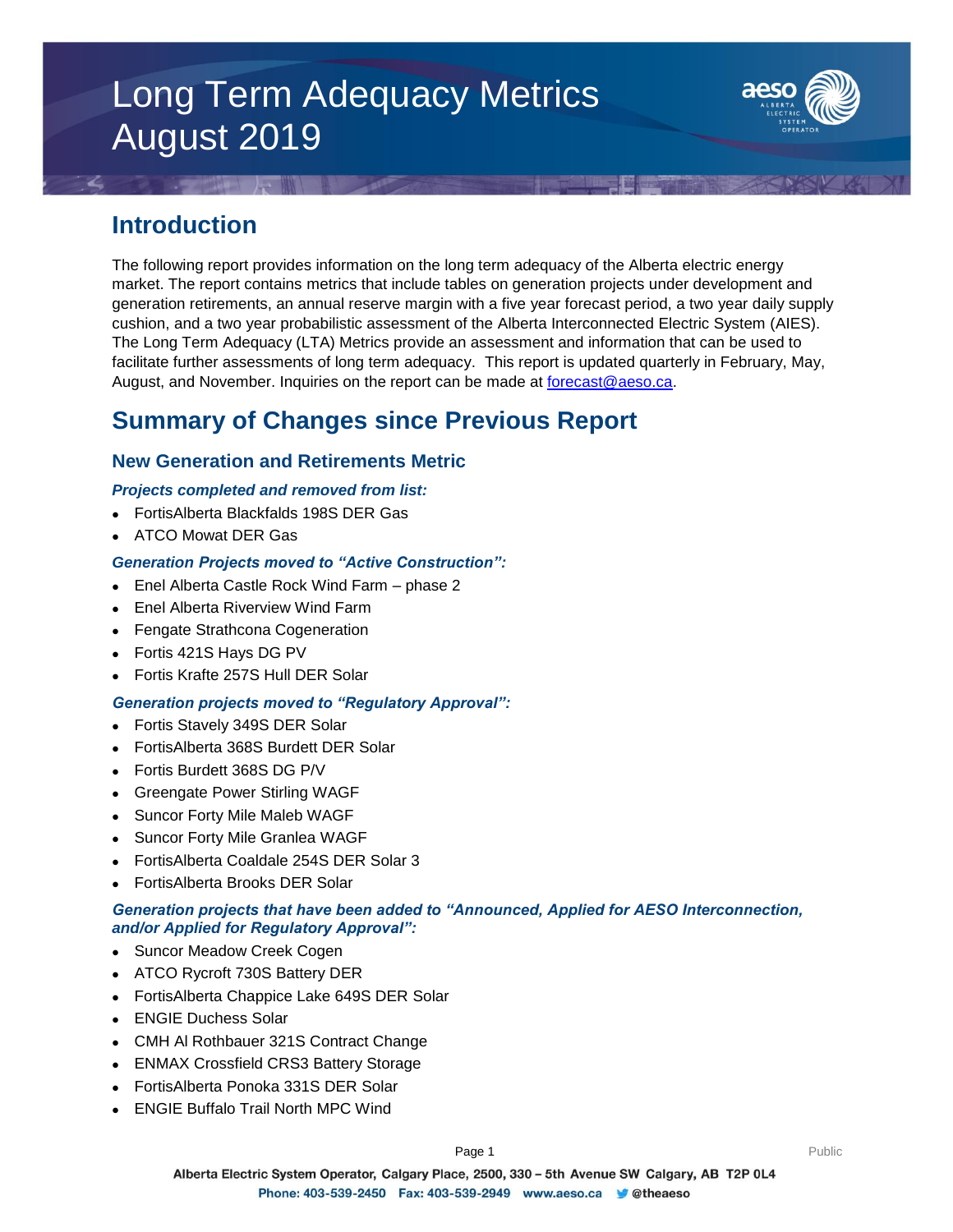# aeso

- Jenner Wind Phase 3
- Pembina Empress Cogen
- RESC Enterprise MPC Solar
- RESC Forty Mile MPC Wind
- CMH Unit 17 Gas
- ATCO Sarah Lake 743S DER Geothermal
- Prospect Valhalla MPC Gas

#### *Generation projects that have been removed:*

- RESC McLaughlin Phase 2 BTF
- Suncor Schuler WAGF
- Suncor Schuler Solar
- Suncor Braconnier Wind
- Suncor Huxley Wind
- EDF EN Fort Saskatchewan WAGF
- EDF EN Hand Hills WAGF
- FortisAlberta 158S Vauxhall DG PV
- FortisAlberta Warner 344S DER Solar
- Perimeter Sunset Solar
- FortisAlberta West Brooks DER Solar
- FortisAlberta Empress DER Solar
- FortisAlberta Provost DER Solar
- FortisAlberta Metiskow DER Solar
- FortisAlberta Burdett DER Solar 1
- FortisAlberta Burdett DER Solar 2
- FortisAlberta Taber DER Solar 1
- FortisAlberta Taber DER Solar 2
- FortisAlberta Fincastle DER Solar
- FortisAlberta Killarney DER Solar
- BluEarth Hand Hills Wind Phase 2
- FortisAlberta Empress 394S DER Solar
- TransCanada Saddlebrook Solar
- FortisAlberta Namaka 428S DER Solar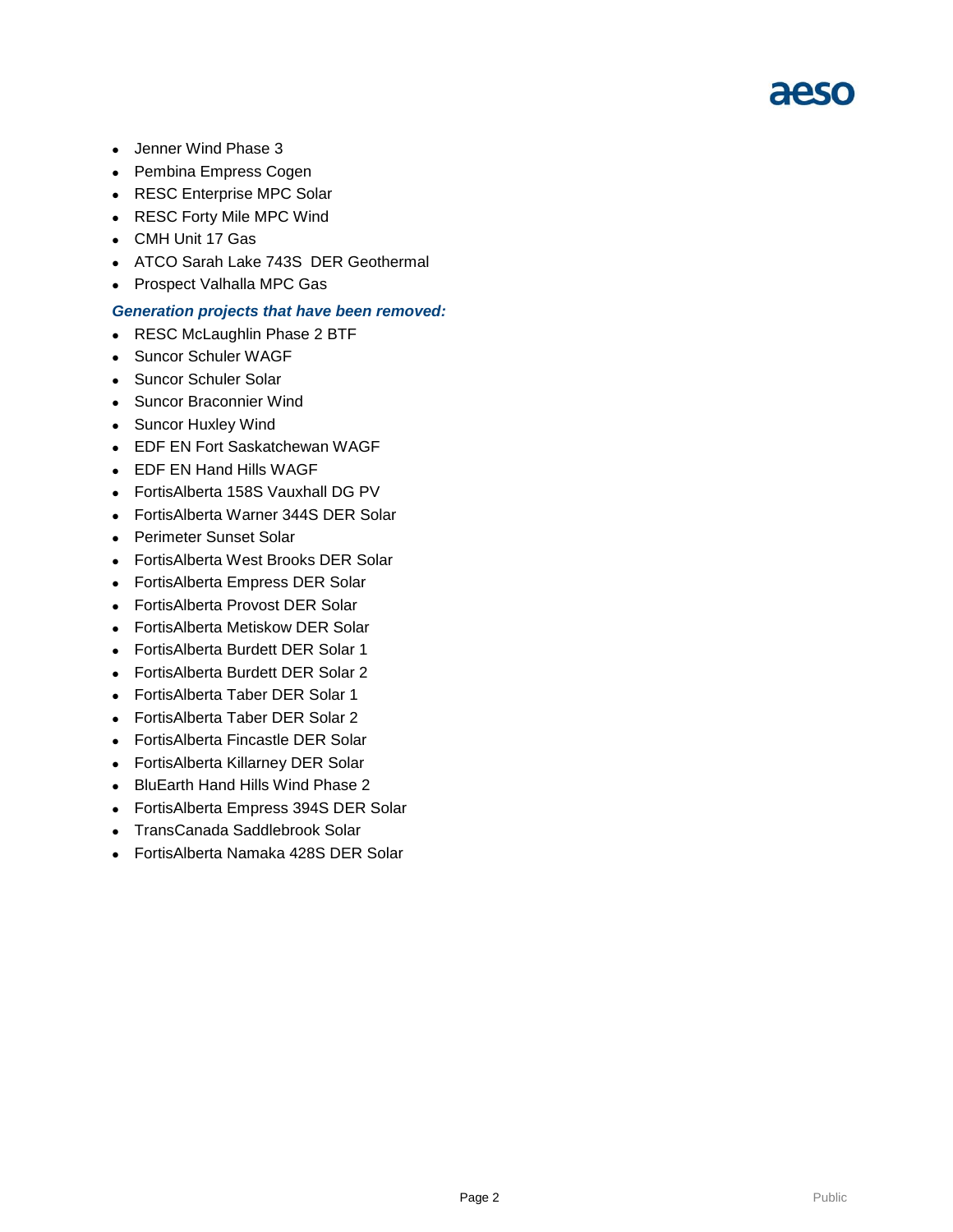

### *Other changes to generation projects***:**

| <b>Project</b>                                                    | <b>Change</b>                     |
|-------------------------------------------------------------------|-----------------------------------|
| Enel - Castle Rock Ridge - Phase 2**                              | New ISD of Sep-2019 from Jun-2019 |
| Enel - Riverview Wind Farm**                                      | New ISD of Sep-2019 from Jun-2019 |
| FortisAlberta - Vauxhall Solar DER                                | New ISD of Nov-2019 from Sep-2019 |
| Shell Canada Limited - Air Liquide Canada<br>Scotford ALS1 Change | New ISD of Nov-2019 from Sep-2019 |
| FortisAlberta - Stirling 67S DG P/V                               | New ISD of Nov-2019 from Mar-2019 |
| FortisAlberta - 895S Suffield DG PV                               | New ISD of Feb-2020 from Oct-2019 |
| Fortis Alberta - 421S Hays DG PV                                  | New ISD of Mar-2020 from Oct-2019 |
| ATCO - Michichi DER Solar                                         | New ISD of May-2020 from May-2019 |
| Enbridge - South Terminal Gas                                     | New ISD of Jun-2020 from Mar-2020 |
| FortisAlberta - Namaka DER Solar                                  | New ISD of Jun-2020 from Jun-2019 |
| FortisAlberta - Gleichen DG Solar                                 | New ISD of Jun-2020 from Jun-2019 |
| FortisAlberta - Spring Coulee 385S Solar DG                       | New ISD of Jun-2020 from Aug-2019 |
| ATCO - Poplar Hill 790S Gas Change                                | New ISD of Jul-2020 from Jun-2019 |
| ATCO - Valleyview Gas                                             | New ISD of Jul-2020 from Sep-2019 |
| PBC - Paul Band Solar                                             | New ISD of Jul-2020 from Mar-2021 |
| Joss Wind – Jenner WAGF - Phase 2                                 | New ISD of Aug-2020 from May-2019 |
| Joss Wind - Jenner WAGF                                           | New ISD of Aug-2020 from Jun-2019 |
| FortisAlberta - Buffalo Atlee Cluster 1 WAGF                      | New ISD of Sep-2020 from Dec-2020 |
| FortisAlberta - Buffalo Atlee Cluster 3 WAGF                      | New ISD of Sep-2020 from Dec-2020 |
| FortisAlberta - Buffalo Atlee Cluster 2                           | New ISD of Sep-2020 from Dec-2020 |
| ATCO - Coronation 773S Solar DG                                   | New ISD of Sep-2020 from Mar-2019 |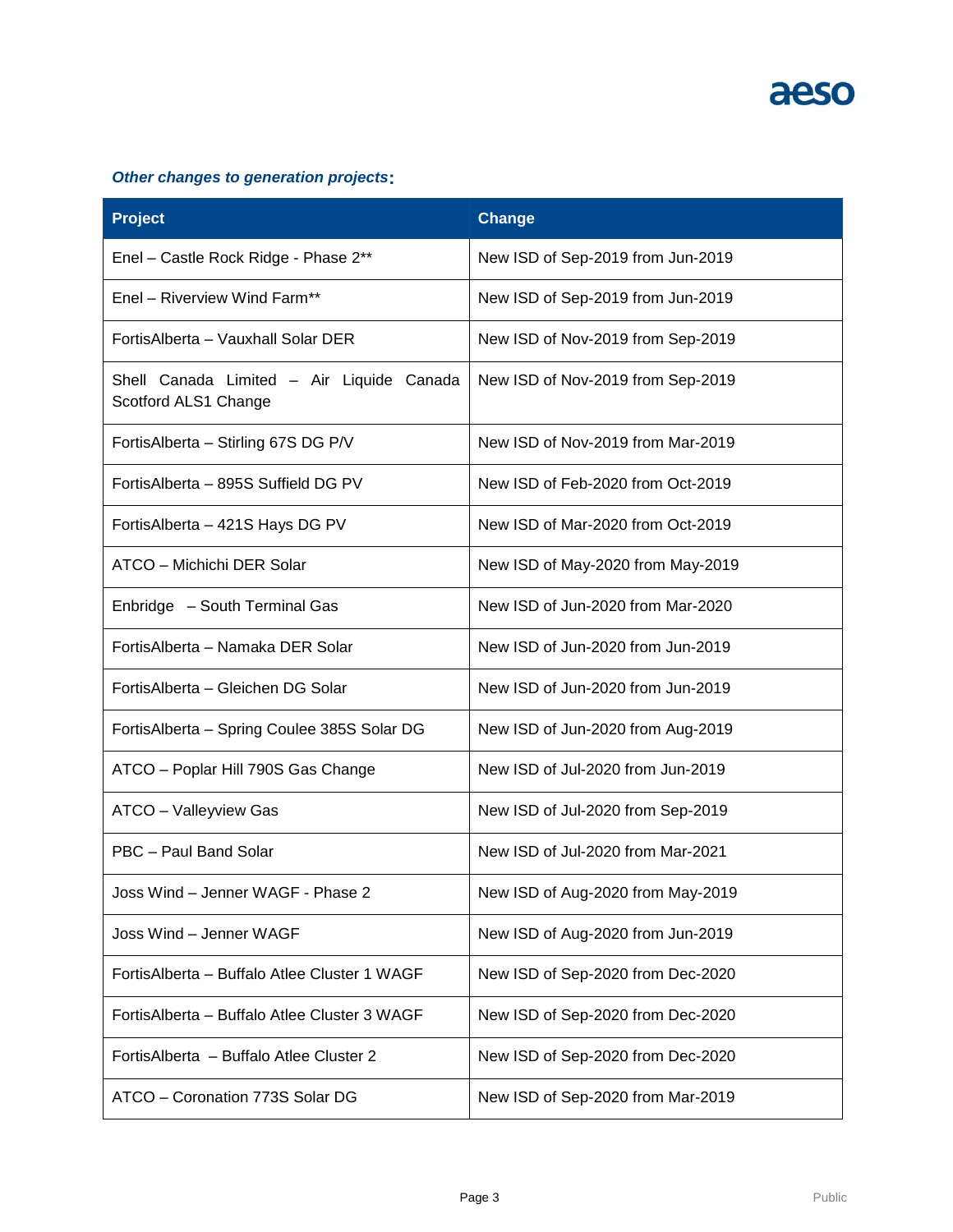# aeso

| ATCO - Three Hills 770S DER Solar 1           | New ISD of Sep-2020 from Sep-2019 |
|-----------------------------------------------|-----------------------------------|
| ATCO - Three Hills 770S DER Solar 2           | New ISD of Sep-2020 from Sep-2019 |
| ATCO - Michichi Creek 802S DER Solar          | New ISD of Sep-2020 from Sep-2019 |
| FortisAlberta - 498S Tilley DG PV             | New ISD of Oct-2020 from Jun-2019 |
| FortisAlberta - Strathmore 151S DER Solar 1   | New ISD of Nov-2020 from Nov-2019 |
| FortisAlberta - Strathmore 151S DER Solar 2   | New ISD of Nov-2020 from Nov-2019 |
| EDP Renewables - Sharp Hills Wind**           | New ISD of Nov-2020 from Jun-2020 |
| GP JOULE - Kennedy Farm Solar                 | New ISD of Nov-2020 from Jun-2020 |
| Greengate Power - Stirling WAGF               | New ISD of Nov-2020 from Dec-2019 |
| FortisAlberta - Brooks DER Solar              | New ISD of Nov-2020 from Aug-2019 |
| <b>RESC - McLaughlin WAGF</b>                 | New ISD of Nov-2020 from Dec-2020 |
| FortisAlberta - Jenner 275S DER               | New ISD of Feb-2021 from Jul-2019 |
| Solar Krafte - Vauxhall                       | New ISD of Jun-2021 from Apr-2020 |
| Solar Krafte - Brooks                         | New ISD of Jun-2021 from Apr-2020 |
| FortisAlberta - Tilley 498S DG Gas            | New ISD of Jul-2021 from Nov-2019 |
| Sequoia Energy - Schuler WAGF (MPC)           | New ISD of Dec-2022 from Dec-2019 |
| <b>ATCO</b> - Heartland Generating Station    | New ISD of TBD from Sep-2020      |
| BluEarth Renewables - Hand Hills Wind Project | New ISD of TBD from Nov-2019      |

### **Reserve Margin Metric**

The reserve margin has been updated to reflect changes to the project list.

### **Supply Cushion Metric**

The forecast supply cushion has been updated to reflect the new time period.

### **Two Year Probability of Supply Adequacy Shortfall Metric**

New values for the metric have been calculated with Total Energy Not Served equaling 167 MWh. This value is below the 1,600 MWh threshold.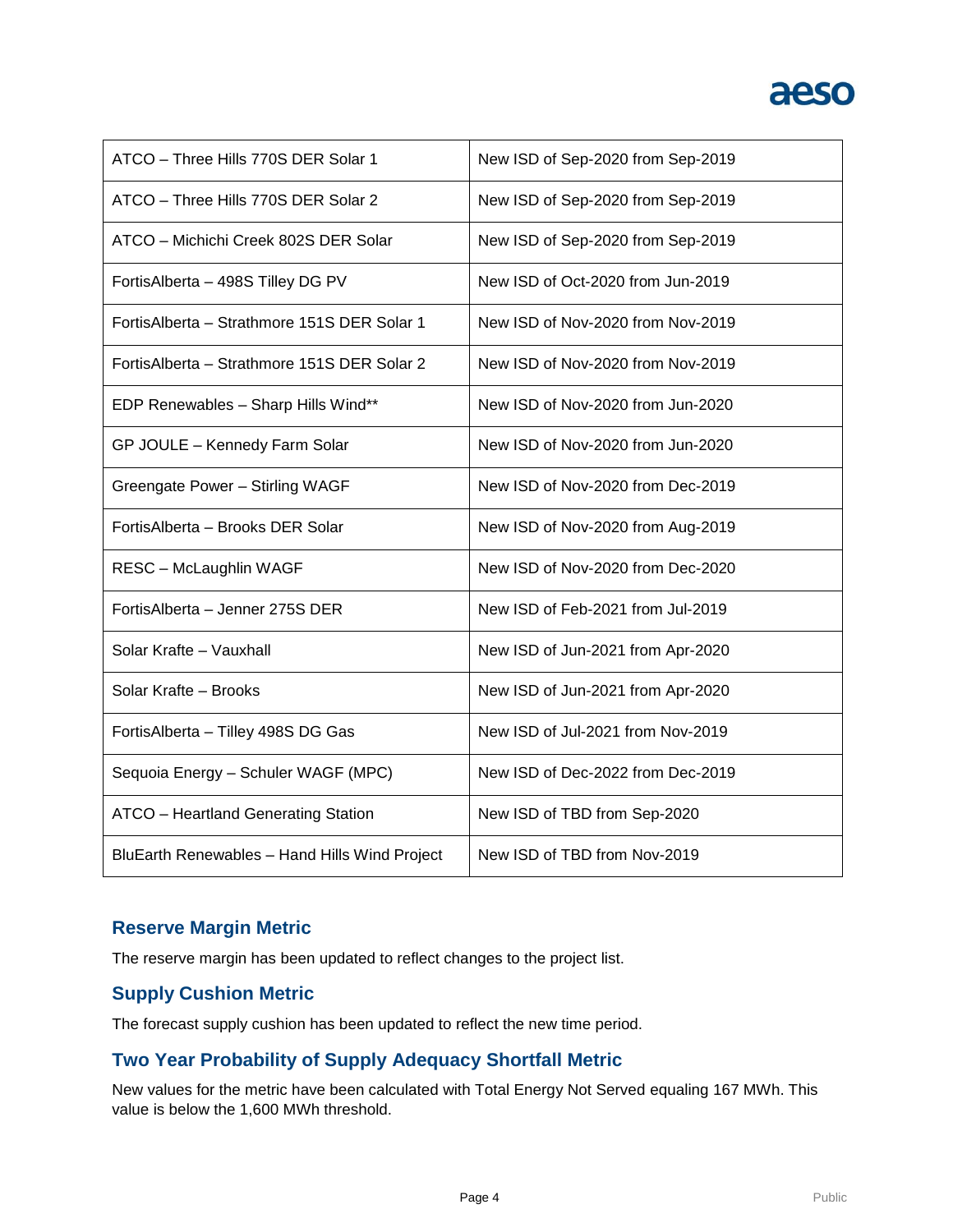## **New Generation Projects and Retirements Metric**

The New Generation Projects and Retirements Metric is a summary of generation at various stages of development in Alberta and is shown in Tables 1 to 4 below. In Alberta's deregulated electricity market competitive forces determine the location, magnitude and timing of new generation additions. Information on prospective generation additions and retirements provides context for the future market in Alberta. The information is drawn from a variety of public sources and includes new generation, changes to existing generation and the retirement of generating units. Changes in project in-service dates (ISDs) and regulatory stages occur as projects move forward and/or market conditions change. Current information on connection project ISDs can be found in the [AESO Project List](https://www.aeso.ca/grid/connecting-to-the-grid/) and information on power plant applications can be found at the **Alberta Utilities Commission** website.

| Sponsor(s)           | <b>Project Name</b>           | <b>Fuel</b> | <b>Unit</b><br>Capacity* | ISD*     |
|----------------------|-------------------------------|-------------|--------------------------|----------|
| FortisAlberta        | Coaldale 254S DER Cogen       | Cogen       | 6                        | Aug-2019 |
| <b>Capital Power</b> | Whitla Wind Power - Phase 1** | Wind        | 202                      | Sep-2019 |
| Enel                 | Castle Rock Ridge - Phase 2** | Wind        | 29.5                     | Sep-2019 |
| Enel                 | <b>Riverview Wind Farm**</b>  | Wind        | 115                      | Sep-2019 |
| FortisAlberta        | Krafte 257S Hull DER Solar    | Solar       | 25                       | Oct-2019 |
| FortisAlberta        | Vauxhall Solar DER            | Solar       | 22                       | Nov-2019 |
| <b>Imperial Oil</b>  | Edmonton 95S Cogen            | Cogen       | 43                       | Nov-2019 |
| FortisAlberta        | 895S Suffield DG PV           | Solar       | 22                       | Feb-2020 |
| Inter Pipeline       | Strathcona Cogeneration       | Cogen       | 96                       | Mar-2020 |
| FortisAlberta        | 421S Hays DG PV               | Solar       | 24                       | Mar-2020 |
| <b>Total (MW)</b>    |                               |             | 584.5                    |          |

### **Table 1: Generation Projects under Construction**

*\*Unit Capacity – Expected MW capacity; ISD – Estimated in-service date*

*\*\* - Denotes a project that was successful in the first Renewable Electricity Program competition. Companies successful in this round were awarded a Renewable Electricity Support Agreement and receive support through an Indexed Renewable Energy Credit in exchange for the project's renewable attributes.*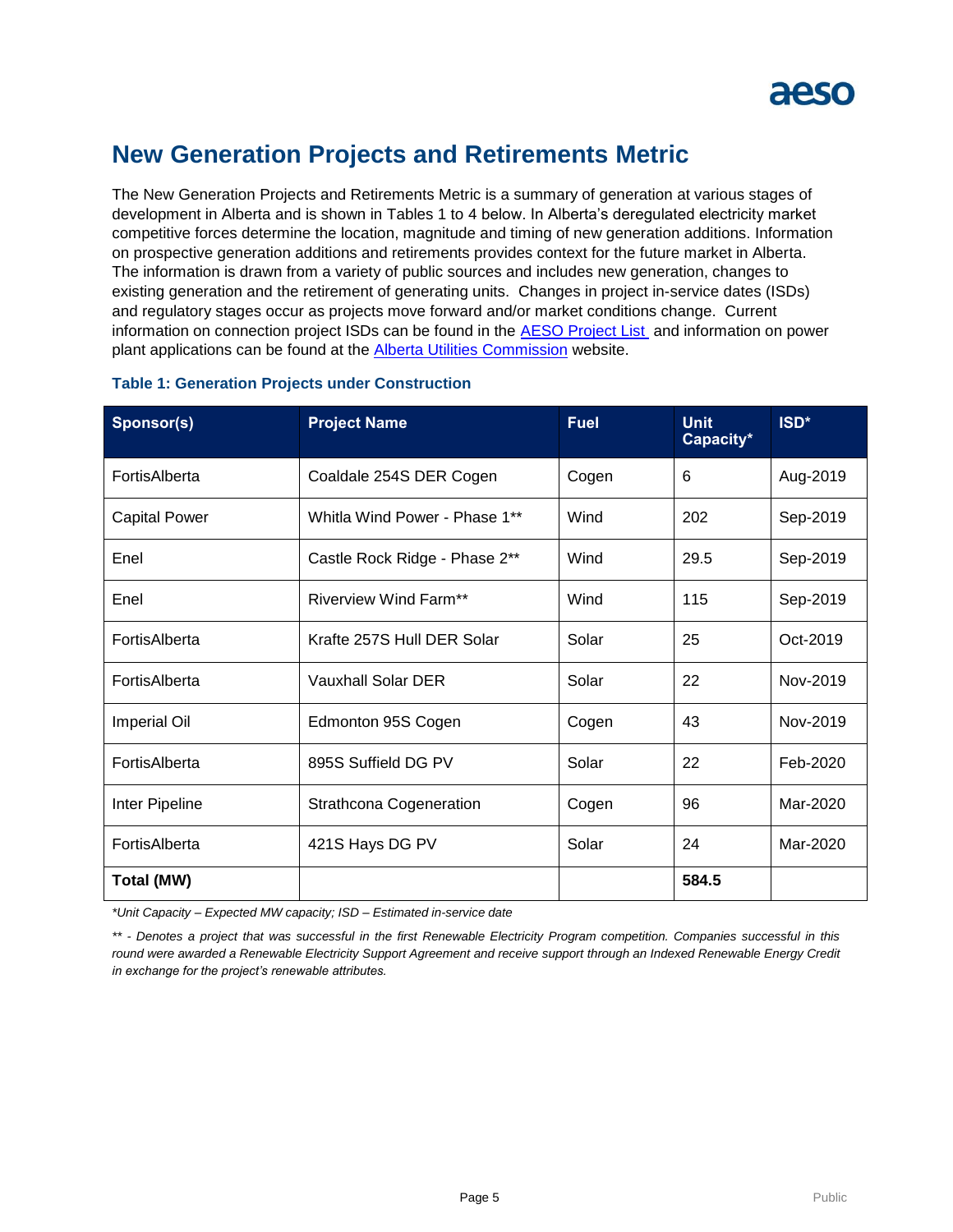# aeso

### **Table 2: Generation Projects with Regulatory Approval**

| Sponsor(s)                 | <b>Project Name</b>             | <b>Fuel</b> | <b>Unit</b><br><b>Capacity</b> | <b>ISD</b> |
|----------------------------|---------------------------------|-------------|--------------------------------|------------|
| Naturener                  | Wild Rose 1                     | Wind        | 192                            | Jul-2019   |
| Naturener                  | Wild Rose 2                     | Wind        | 218                            | Jul-2019   |
| Suncor                     | Hand Hills Wind Energy Project  | Wind        | 80                             | Sep-2019   |
| Enbridge                   | <b>WhiteTail Peaking</b>        | Gas         | 200                            | Oct-2019   |
| FortisAlberta              | Enchant 447S DER Solar          | Solar       | 74                             | Oct-2019   |
| FortisAlberta              | Burdett 368S DG P/V             | Solar       | 10                             | Oct-2019   |
| <b>Alberta Wind Energy</b> | Old Elm & Pothole Creek         | Wind        | 60                             | Oct-2019   |
| FortisAlberta              | Stirling 67S DG P/V             | Solar       | 17                             | Nov-2019   |
| <b>EPCOR</b>               | WSI DG Solar                    | Solar       | 12                             | Nov-2019   |
| Pteragen                   | Peace Butte                     | Wind        | 120                            | Dec-2019   |
| <b>Greengate Power</b>     | <b>Wheatland WAGF</b>           | Wind        | 120                            | Dec-2019   |
| Suncor                     | Forty Mile Granlea WAGF         | Wind        | 200                            | Jun-2020   |
| FortisAlberta              | Spring Coulee 385S Solar DG     | Solar       | 29                             | Jun-2020   |
| Perimeter                  | Claresholm Solar                | Solar       | 150                            | Jun-2020   |
| <b>ATCO</b>                | Poplar Hill 790S Gas Change     | Gas         | 32                             | Jul-2020   |
| FortisAlberta              | 255S Vulcan Faribault Farms P/V | Solar       | 13                             | Aug-2020   |
| FortisAlberta              | Coaldale 254S DER Solar 3       | Solar       | 22                             | Aug-2020   |
| FortisAlberta              | Stavely 349S DER Solar          | Solar       | 19                             | Aug-2020   |
| <b>Joss Wind</b>           | Jenner WAGF                     | Wind        | 122                            | Aug-2020   |
| NextEra                    | Heritage Wind                   | Wind        | 291                            | Sep-2020   |
| Suncor                     | Forty Mile Maleb WAGF           | Wind        | 200                            | Sep-2020   |
| <b>Capital Power</b>       | Whitla Wind Power - Phase 2     | Wind        | 97.2                           | Sep-2020   |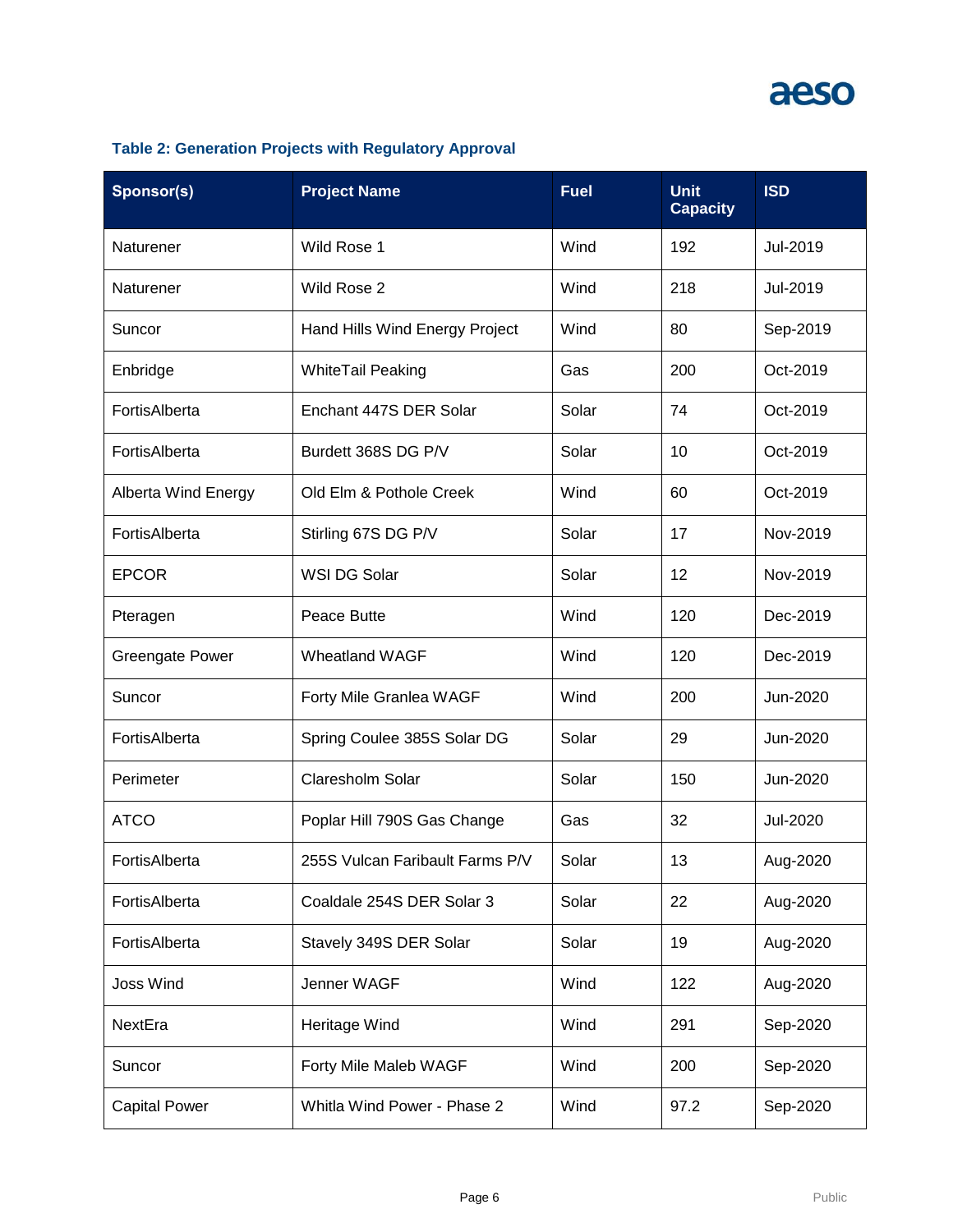

| FortisAlberta              | <b>Buffalo Atlee Cluster 1 WAGF</b>  | Wind  | 18   | Sep-2020 |
|----------------------------|--------------------------------------|-------|------|----------|
| FortisAlberta              | <b>Buffalo Atlee Cluster 3 WAGF</b>  | Wind  | 17   | Sep-2020 |
| <b>Alberta Wind Energy</b> | Windy Point WAGF                     | Wind  | 50.4 | Oct-2020 |
| <b>BowArk Energy</b>       | Queenstown Power Plant               | Gas   | 80   | Oct-2020 |
| FortisAlberta              | 498S Tilley DG PV                    | Solar | 22   | Oct-2020 |
| FortisAlberta              | 275S Jenner Solar DER                | Solar | 23   | Nov-2020 |
| <b>EDP Renewables</b>      | Sharp Hills Wind**                   | Wind  | 300  | Nov-2020 |
| <b>Greengate Power</b>     | <b>Stirling WAGF</b>                 | Wind  | 115  | Nov-2020 |
| FortisAlberta              | <b>Brooks DER Solar</b>              | Solar | 22   | Nov-2020 |
| <b>RESC</b>                | McLaughlin WAGF                      | Wind  | 47   | Nov-2020 |
| <b>Maxim Power</b>         | <b>Deerland Peaking</b>              | Gas   | 186  | Dec-2020 |
| <b>Capital Power</b>       | Halkirk 2                            | Wind  | 150  | Dec-2020 |
| <b>ENMAX</b>               | Zephyr Wind Farm                     | Wind  | 200  | Dec-2020 |
| E.ON                       | <b>Grizzly Bear</b>                  | Wind  | 120  | Dec-2020 |
| FortisAlberta              | Jenner 275S DER                      | Gas   | 23   | Feb-2021 |
| FortisAlberta              | 368S Burdett DER Solar               | Solar | 20   | Apr-2021 |
| <b>Three Creeks</b>        | Three Creeks Unit 1                  | Gas   | 230  | Jun-2021 |
| <b>Three Creeks</b>        | Three Creeks Unit 2                  | Gas   | 230  | Jun-2021 |
| <b>Three Creeks</b>        | Three Creeks Unit 3                  | Gas   | 230  | Jun-2021 |
| Suncor                     | Base Plant Cogen                     | Cogen | 815  | Jul-2021 |
| <b>Turning Point Gen</b>   | Canyon Creek PHES Storage            | Other | 75   | Aug-2021 |
| Kineticor                  | Peace River Power Generator          | Gas   | 98   | Sep-2021 |
| Enmax                      | <b>Calgary Energy Centre Peaking</b> | Gas   | 150  | Dec-2021 |
| <b>Capital Power</b>       | Genesee 4                            | Gas   | 525  | Mar-2022 |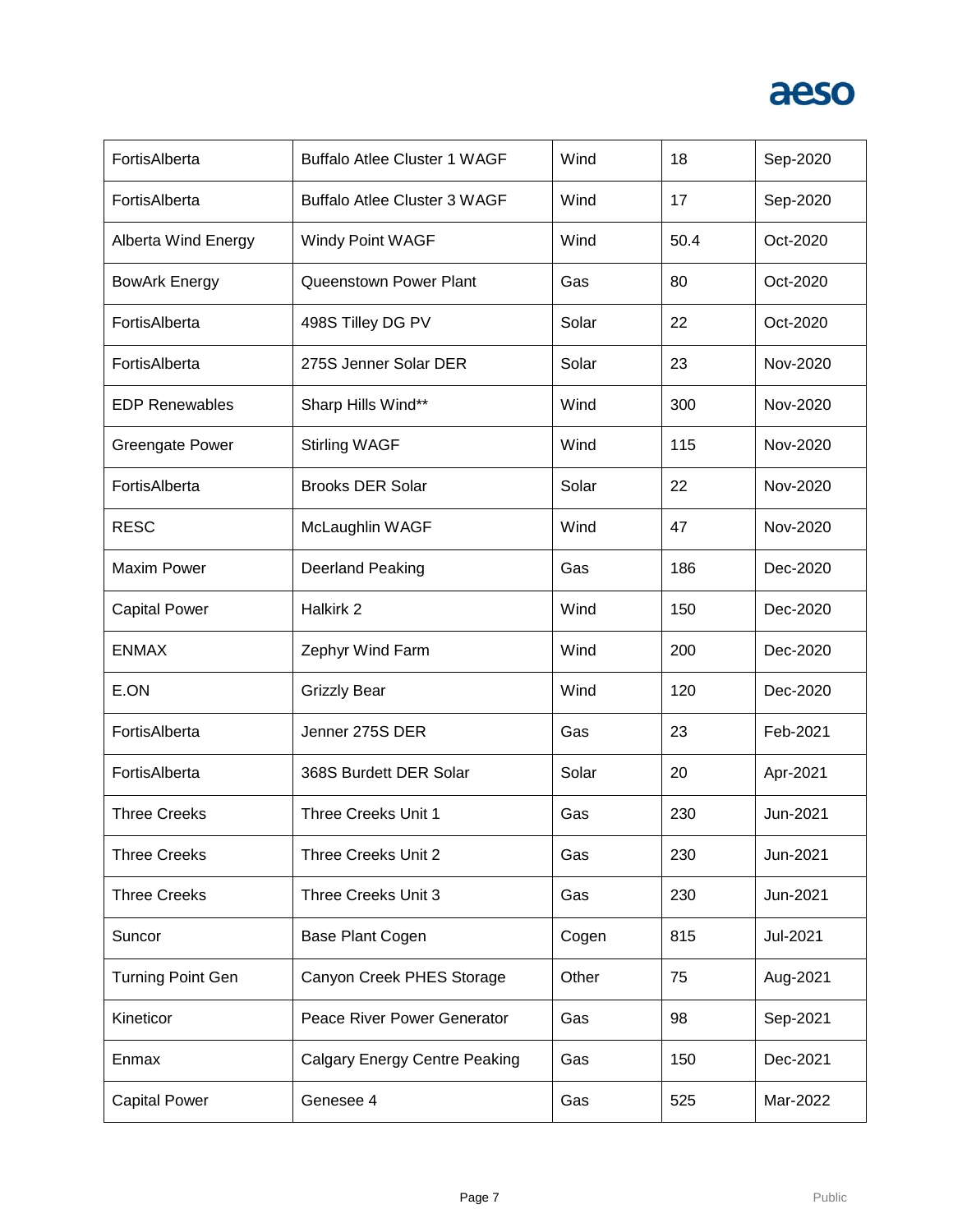

| <b>Capital Power</b>       | Genesee 5                           | Gas   | 525    | Mar-2023   |
|----------------------------|-------------------------------------|-------|--------|------------|
| Imperial Oil               | Kearl - Phase 2                     | Cogen | 100    | <b>TBD</b> |
| PetroChina                 | MacKay-Phase 1                      | Cogen | 85     | <b>TBD</b> |
| Nexen                      | Long Lake South                     | Cogen | 85     | <b>TBD</b> |
| Imperial Oil               | Kearl - Phase 3                     | Cogen | 35     | <b>TBD</b> |
| City of Calgary            | Bonnybrook Cogen Expansion          | Cogen | 10     | <b>TBD</b> |
| <b>Kronos Solar</b>        | Oyen Solar Park                     | Solar | 10     | <b>TBD</b> |
| Solar Krafte               | Wrentham Solar Project              | Solar | 42     | <b>TBD</b> |
| Enmax                      | Bonnybrook                          | Gas   | 168    | <b>TBD</b> |
| <b>Maxim Power</b>         | Milner 2 Phase 1                    | Gas   | 260    | <b>TBD</b> |
| <b>Maxim Power</b>         | Milner 2 Phase 2                    | Gas   | 260    | <b>TBD</b> |
| TransCanada                | Saddlebrook                         | Gas   | 350    | <b>TBD</b> |
| TransAlta                  | Sundance 7                          | Gas   | 850    | <b>TBD</b> |
| Syncrude                   | Mildred Lake (Base Plant)-Phase 1   | Cogen | 85     | <b>TBD</b> |
| NAT <sub>3</sub>           | Jenner DG                           | Gas   | 20     | <b>TBD</b> |
| <b>BluEarth Renewables</b> | Yellow Lake Solar Project           | Solar | 19     | <b>TBD</b> |
| <b>ATCO</b>                | <b>Heartland Generating Station</b> | Gas   | 510    | <b>TBD</b> |
| <b>BluEarth Renewables</b> | Hand Hills Wind Project             | Wind  | 80     | <b>TBD</b> |
| Total (MW)                 |                                     |       | 9518.6 |            |

### **Table 3: Generation Projects that have been Announced, Applied for AESO Connection, and/or Applied for Regulatory Approval**

| Sponsor(s) | <b>Project Name</b> | <b>Fuel</b> | <b>Unit</b><br><b>Capacity</b> | <b>ISD</b>   |
|------------|---------------------|-------------|--------------------------------|--------------|
| Irma       | Irma Wind Power     | Wind        | 90                             | Jul-2019 (A) |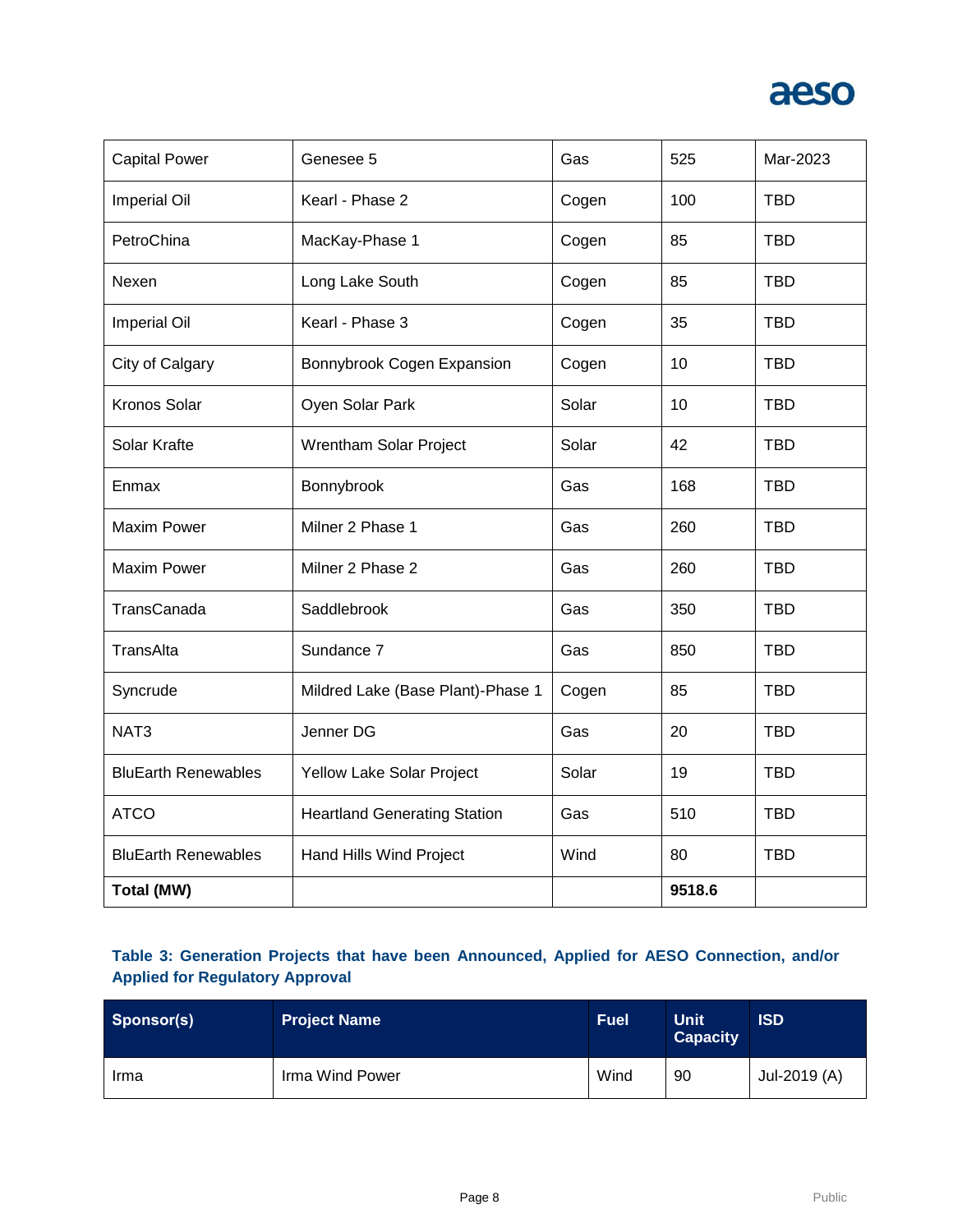

| <b>Greengate Power</b> | Paintearth Wind Farm                    | Wind           | 150 | Jul-2019 (A) |
|------------------------|-----------------------------------------|----------------|-----|--------------|
| FortisAlberta          | Conrad DER Solar 1                      | Solar          | 23  | Jul-2019 (A) |
| FortisAlberta          | Willesdengreen DER Gas Turbine          | Gas            | 10  | Sep-2019 (A) |
| <b>ATCO</b>            | Fieldgate 824S DER Gas                  | Gas            | 18  | Sep-2019 (A) |
| <b>Mustus Energy</b>   | <b>Mustus Energy Biomass</b>            | <b>Biomass</b> | 41  | Sep-2019 (A) |
| Enterprise             | Prosperity WAGF                         | Wind           | 175 | Sep-2019 (A) |
| <b>Maxim Power</b>     | <b>Milner Gas</b>                       | Gas            | 196 | Oct-2019 (A) |
| <b>RealPart</b>        | Calgary Area Solar                      | Solar          | 150 | Oct-2019 (A) |
| FortisAlberta          | GP Joule Canada Cluny DG                | Solar          | 5   | Oct-2019 (A) |
| Keyera                 | West Pembina 359S Gas Turbine           | Gas            | 12  | Nov-2019 (A) |
| FortisAlberta          | Innisfail 214S DER Solar                | Solar          | 24  | Nov-2019 (A) |
| Shell Canada Limited   | Air Liquide Canada Scotford ALS1 Change | Gas            | 10  | Nov-2019 (A) |
| FortisAlberta          | Conrad DER Solar 2                      | Solar          | 22  | Nov-2019 (A) |
| <b>Spirit Pine</b>     | Lone Pine WAGF                          | Wind           | 173 | Dec-2019 (A) |
| NextEra                | <b>Buffalo Trail Solar</b>              | Solar          | 70  | Dec-2019 (A) |
| Northland              | <b>Buffalo Trail</b>                    | Wind           | 100 | Dec-2019 (A) |
| TransAlta              | Cowley Ridge 1 Wind                     | Wind           | 21  | Dec-2019 (A) |
| FortisAlberta          | Bassano DER Solar                       | Solar          | 10  | Dec-2019 (A) |
| <b>ATCO</b>            | Sarah Lake 743S DER Geothermal          | Gas            | 21  | Dec-2019 (A) |
| Soventix               | Forestburg Area Solar                   | Solar          | 40  | Jan-2020 (A) |
| Medicine Hat           | CMH AI Rothbauer 321S Contract Change   | Gas            | 44  | Jan-2020 (A) |
| FortisAlberta          | Ponoka 331S DER Solar                   | Solar          | 5   | Mar-2020 (A) |
| <b>HEP Capital</b>     | <b>Alderson Solar</b>                   | Solar          | 100 | Apr-2020 (A) |
| <b>ATCO</b>            | <b>Rainbow Lake Gas</b>                 | Gas            | 55  | Apr-2020 (A) |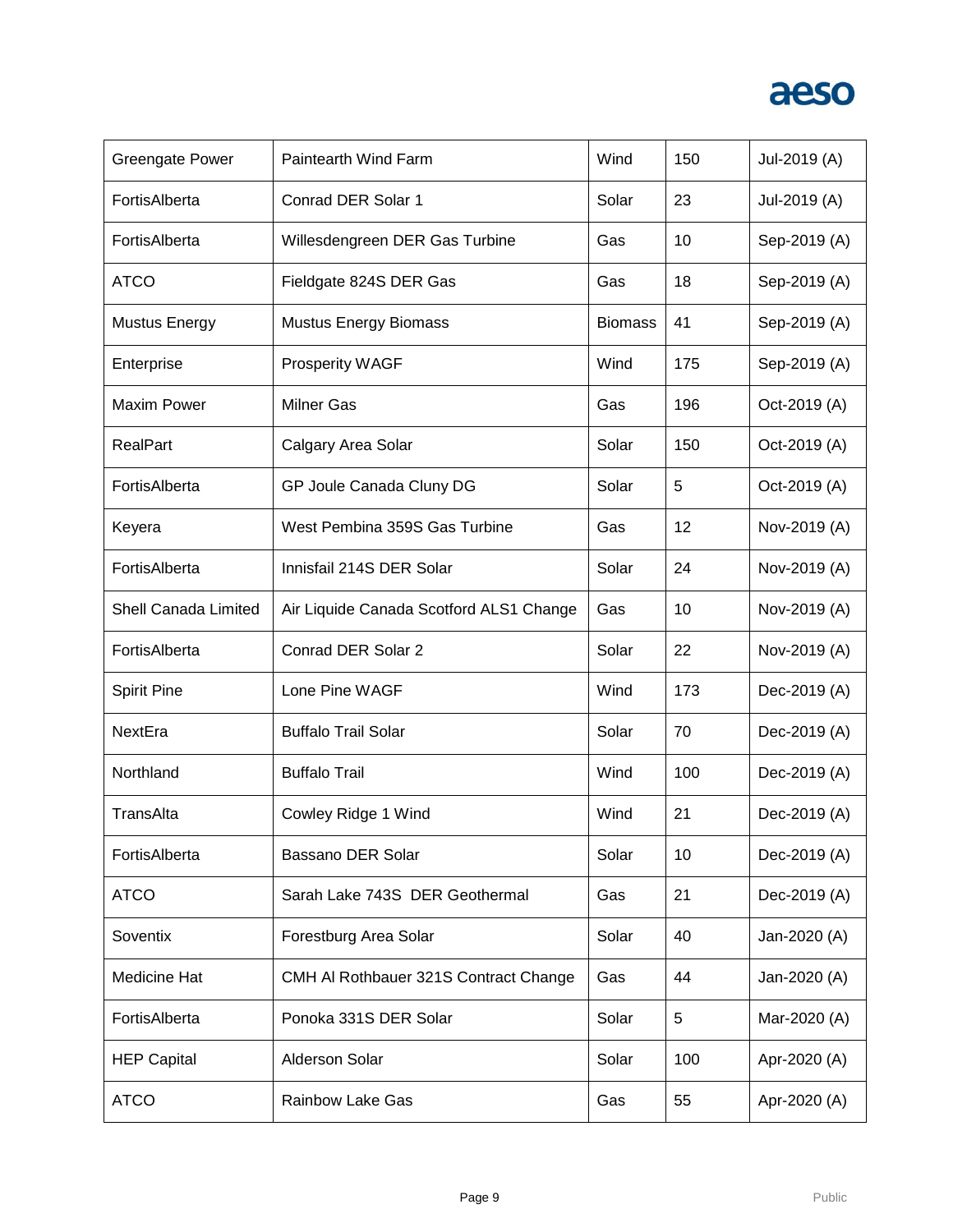

| <b>ENMAX</b>         | Crossfield CRS3 Battery Storage | <b>Battery</b> | 0   | Apr-2020 (A) |
|----------------------|---------------------------------|----------------|-----|--------------|
| <b>BowArk Energy</b> | Lanfine North Wind WAGF         | Wind           | 145 | May-2020 (A) |
| <b>ATCO</b>          | Michichi DER Solar              | Solar          | 75  | May-2020 (A) |
| FortisAlberta        | Taber 83S DER Solar             | Solar          | 16  | May-2020 (A) |
| FortisAlberta        | Taber 83S DER Solar             | Solar          | 19  | May-2020 (A) |
| <b>ATCO</b>          | Monitor 2 774S DER Solar        | Solar          | 30  | May-2020 (A) |
| <b>ATCO</b>          | Monitor 1 774S DER Solar        | Solar          | 10  | May-2020 (A) |
| FortisAlberta        | Westfield 107S DER Solar        | Solar          | 19  | Jun-2020 (A) |
| FortisAlberta        | Acheson 305S DER Solar          | Solar          | 10  | Jun-2020 (A) |
| Enbridge             | South Terminal Gas              | Other          | 20  | Jun-2020 (A) |
| TransAlta            | Garden Plain Wind               | Wind           | 130 | Jun-2020 (A) |
| FortisAlberta        | Namaka DER Solar                | Solar          | 20  | Jun-2020 (A) |
| FortisAlberta        | Gleichen DG Solar               | Solar          | 17  | Jun-2020 (A) |
| TransAlta            | Summerview 2 Battery Storage    | <b>Battery</b> | 10  | Jun-2020 (A) |
| Archer               | Piikani Solar                   | Solar          | 40  | Jun-2020 (A) |
| <b>PBC</b>           | Paul Band Solar                 | Solar          | 45  | Jul-2020 (A) |
| <b>ATCO</b>          | <b>Valleyview Gas</b>           | Gas            | 32  | Jul-2020 (A) |
| <b>ATCO</b>          | Rycroft 730S Battery DER        | <b>Battery</b> | 20  | Jul-2020 (A) |
| <b>ATCO</b>          | Mercer Hill 728S DER Gas        | Gas            | 0   | Jul-2020 (A) |
| FortisAlberta        | 198S Blackfalds DER Gas Phase 2 | Gas            | 4   | Jul-2020 (A) |
| FortisAlberta        | Monarch 492S DER Solar          | Solar          | 22  | Aug-2020 (A) |
| Joss Wind            | Jenner WAGF - Phase 2           | Wind           | 180 | Aug-2020 (A) |
| Joss Wind            | Jenner Wind Phase 3             | Wind           | 106 | Aug-2020 (A) |
| Quill                | Rocky Mountain Gas              | Gas            | 295 | Sep-2020 (A) |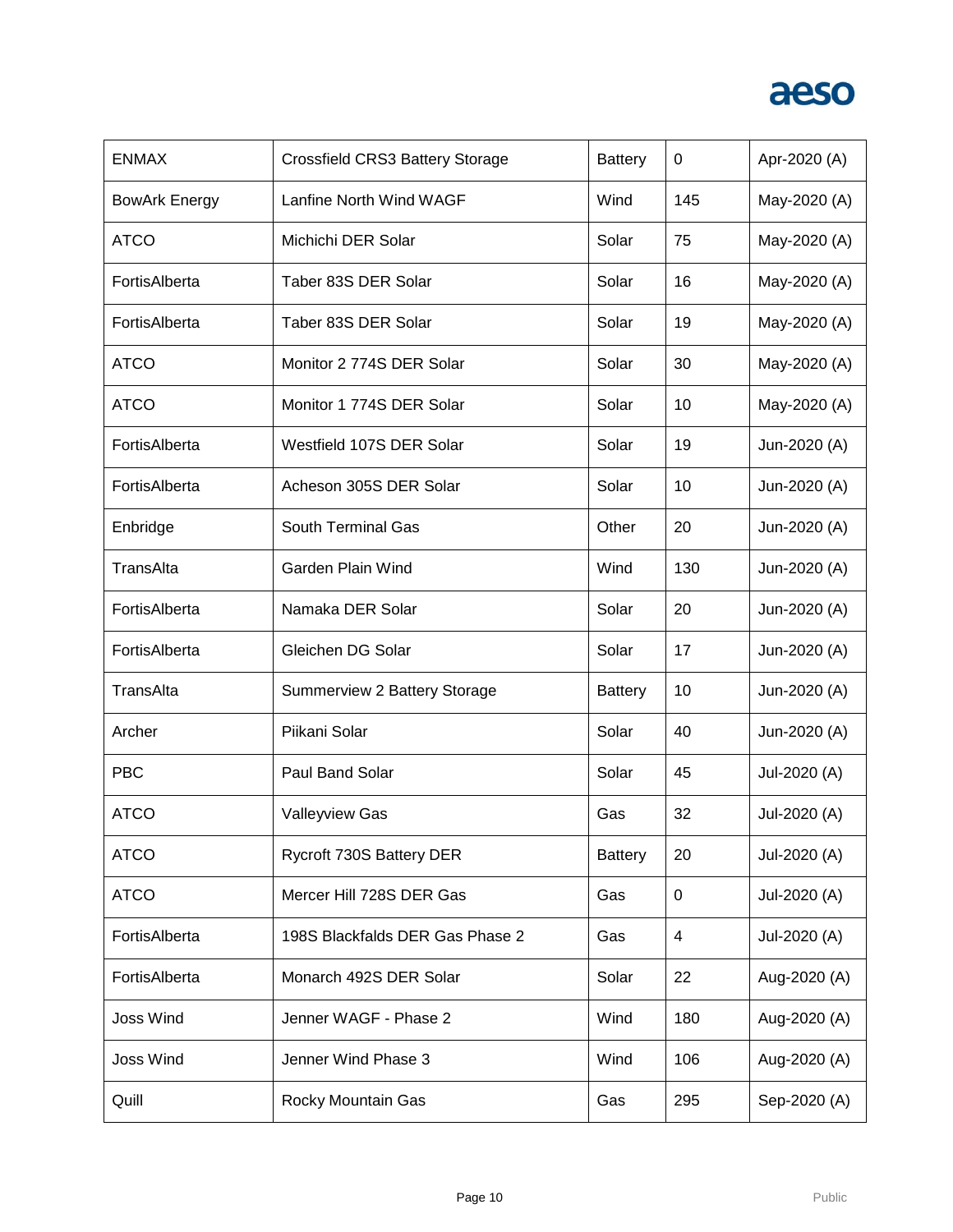

| FortisAlberta         | <b>Buffalo Atlee Cluster 2</b>      | Wind  | 14   | Sep-2020 (A) |
|-----------------------|-------------------------------------|-------|------|--------------|
| <b>ENGIE</b>          | <b>Duchess Solar</b>                | Solar | 90   | Sep-2020 (A) |
| <b>ATCO</b>           | Coronation 773S Solar DG            | Solar | 10   | Sep-2020 (A) |
| <b>ATCO</b>           | Three Hills 770S DER Solar 1        | Solar | 25   | Sep-2020 (A) |
| <b>ATCO</b>           | Three Hills 770S DER Solar 2        | Solar | 25   | Sep-2020 (A) |
| <b>ATCO</b>           | Michichi Creek 802S DER Solar       | Solar | 25   | Sep-2020 (A) |
| <b>BowArk Energy</b>  | Drywood Gas Generator               | Gas   | 38   | Oct-2020 (A) |
| Altagas               | Glenridge Wind                      | Wind  | 150  | Oct-2020 (A) |
| Pengrowth             | Cold Lake Area Energy Centre        | Cogen | 100  | Oct-2020 (A) |
| <b>EDP Renewables</b> | <b>Blue Bridge Solar</b>            | Solar | 150  | Oct-2020 (A) |
| <b>Joss Wind</b>      | Northern Lights                     | Wind  | 400  | Nov-2020 (A) |
| TransAlta             | Windrise MPC Wind                   | Wind  | 220  | Nov-2020 (A) |
| Northland             | Bow City MPC Solar                  | Solar | 400  | Nov-2020 (A) |
| Solar Krafte          | Rainier                             | Solar | 450  | Nov-2020 (A) |
| FortisAlberta         | Strathmore 151S DER Solar 1         | Solar | 18   | Nov-2020 (A) |
| FortisAlberta         | Strathmore 151S DER Solar 2         | Solar | 22.5 | Nov-2020 (A) |
| <b>GP JOULE</b>       | Kennedy Farm Solar                  | Solar | 100  | Nov-2020 (A) |
| Chiniki               | Chiniki Solar                       | Solar | 40   | Nov-2020 (A) |
| NextEra               | Red Deer Battery Energy Storage     | Other | 40   | Dec-2020 (A) |
| NextEra               | <b>Ghost Pine Battery ES System</b> | Other | 30   | Dec-2020 (A) |
| NextEra               | <b>Red Deer River Solar</b>         | Solar | 150  | Dec-2020 (A) |
| <b>ENMAX</b>          | <b>Taber Wind Farm</b>              | Wind  | 21   | Dec-2020 (A) |
| Greengate             | Lathom Solar                        | Solar | 120  | Dec-2020 (A) |
| Greengate             | <b>Travers Solar</b>                | Solar | 400  | Dec-2020 (A) |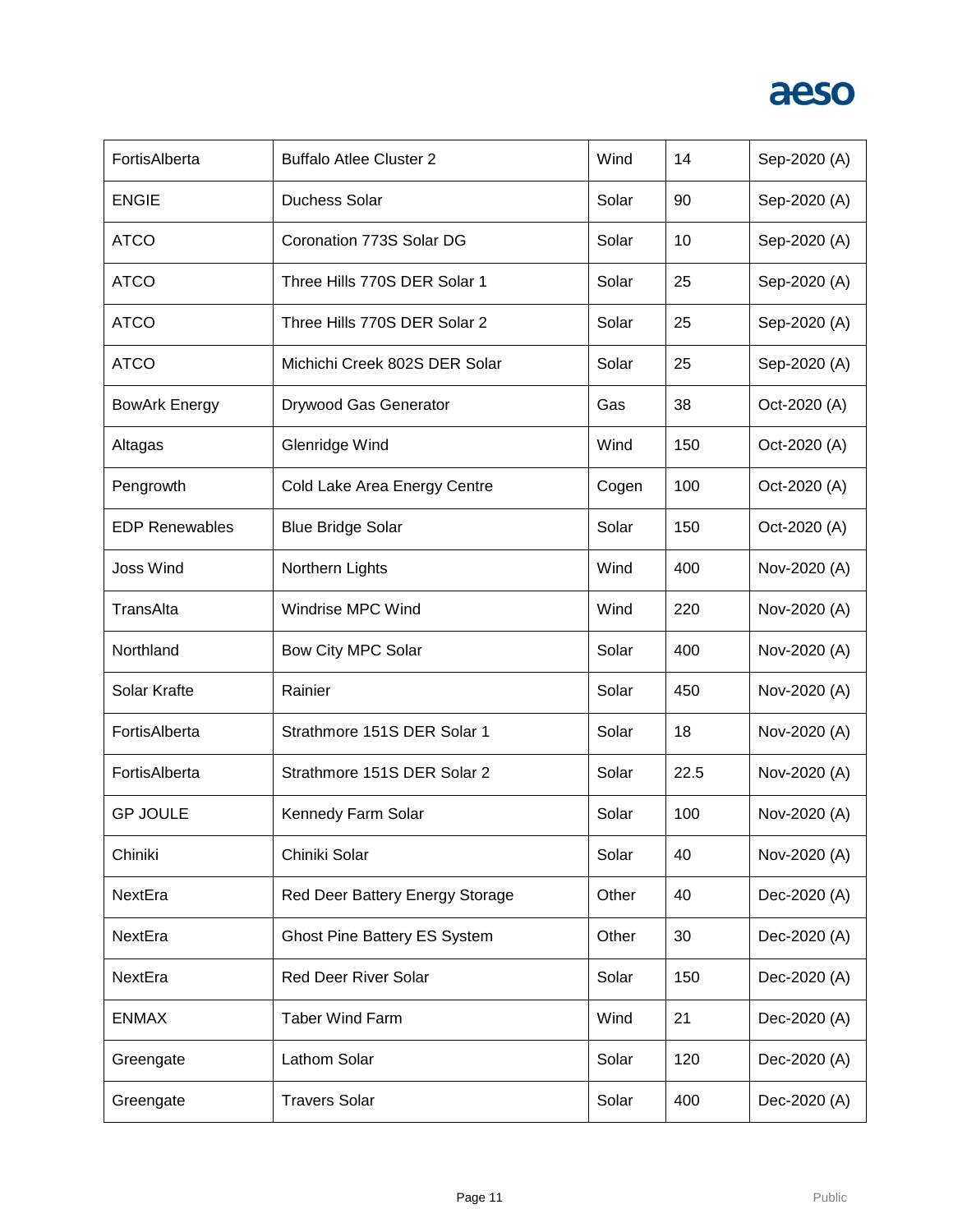

| TransAlta           | <b>Tempest MPC Wind</b>             | Wind  | 115  | Dec-2020 (A) |
|---------------------|-------------------------------------|-------|------|--------------|
| <b>ACCEL</b>        | Morse River Cogen                   | Cogen | 107  | Dec-2020 (A) |
| FortisAlberta       | Brooks 121S DER Solar 1             | Solar | 14   | Dec-2020 (A) |
| FortisAlberta       | Brooks 121S DER Solar 2             | Solar | 12.5 | Dec-2020 (A) |
| FortisAlberta       | Red Deer 63S DER Solar              | Solar | 20   | Dec-2020 (A) |
| Cascade             | <b>Combined Cycle Phase 1</b>       | Gas   | 450  | Jan-2021 (A) |
| FortisAlberta       | Fieldgate 824S DER Gas              | Solar | 6    | Mar-2021 (A) |
| E.ON                | <b>Grizzly Bear Wind Phase 2</b>    | Wind  | 30   | Mar-2021 (A) |
| <b>Imperial Oil</b> | Aspen SAGD Project                  | Cogen | 30   | Mar-2021 (A) |
| <b>Four Rivers</b>  | Four Rivers Wind                    | Wind  | 450  | Mar-2021 (A) |
| FortisAlberta       | Chappice Lake 649S DER Solar        | Solar | 15   | Apr-2021 (A) |
| EDF                 | <b>Cypress Wind</b>                 | Wind  | 450  | Jun-2021 (A) |
| <b>EDF</b>          | <b>Bull Trail MPC Wind</b>          | Wind  | 300  | Jun-2021 (A) |
| FortisAlberta       | Bassano 435S DER Solar              | Solar | 11   | Jun-2021 (A) |
| Indigena Blood      | Pe-na-koam Wind                     | Wind  | 200  | Jun-2021 (A) |
| Solar Krafte        | Vauxhall                            | Solar | 150  | Jun-2021 (A) |
| Solar Krafte        | <b>Brooks</b>                       | Solar | 400  | Jun-2021 (A) |
| FortisAlberta       | Tilley 498S DG Gas                  | Gas   | 22   | Jul-2021 (A) |
| <b>ENGIE</b>        | <b>Buffalo Trail North MPC Wind</b> | Wind  | 200  | Jul-2021 (A) |
| <b>RESC</b>         | Rattlesnake Ridge MPC Wind          | Wind  | 150  | Jul-2021 (A) |
| Medicine Hat        | CMH Unit 17 Gas                     | Gas   | 44   | Jul-2021 (A) |
| <b>CKPC</b>         | <b>CKPC Petrochemical Facility</b>  | Cogen | 30   | Jul-2021 (A) |
| Prospect            | Valhalla MPC Gas                    | Gas   | 94   | Aug-2021 (A) |
| <b>RESC</b>         | <b>Enterprise MPC Solar</b>         | Solar | 80   | Aug-2021 (A) |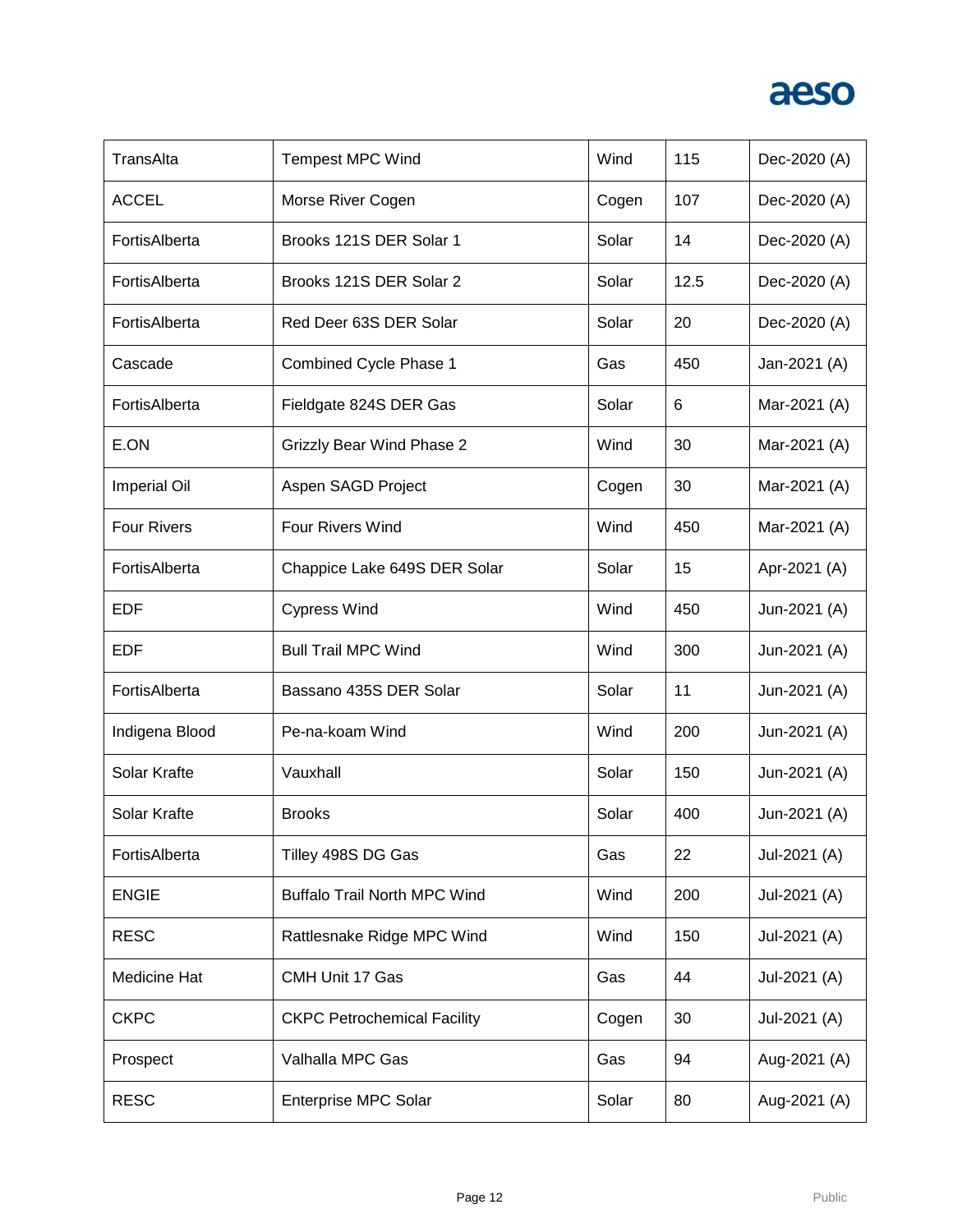

| <b>RESC</b>            | Forty Mile MPC Wind           | Wind  | 400    | Aug-2021 (A) |
|------------------------|-------------------------------|-------|--------|--------------|
| Kineticor              | Peace River Power Upgrade     | Gas   | 125    | Sep-2021 (A) |
| <b>Grand Prairie</b>   | <b>Grand Prairie MPC Gas</b>  | Gas   | 360    | Oct-2021 (A) |
| Pembina                | <b>Empress Cogen</b>          | Cogen | 46     | Oct-2021 (A) |
| Enerfin                | Winnifred MPC Wind            | Wind  | 90     | Dec-2021 (A) |
| Sequoia Energy         | Oyen MPC Wind                 | Wind  | 100    | Dec-2021 (A) |
| <b>Chephren Power</b>  | Gas                           | Gas   | 600    | Dec-2021 (A) |
| <b>ENGIE</b>           | <b>Buffalo Trail MPC Wind</b> | Wind  | 400    | Dec-2021 (A) |
| Cascade                | Combined Cycle Phase 2        | Gas   | 450    | Jan-2022 (A) |
| Suncor                 | Meadow Creek Cogen            | Cogen | 126    | Jul-2022 (A) |
| NaturEner              | <b>Buffalo Trail WAGF</b>     | Wind  | 100    | Jul-2022 (A) |
| NaturEner              | <b>Ross Creek WAGF</b>        | Wind  | 100    | Jul-2022 (A) |
| Pattern Development    | Lanfine South Wind            | Wind  | 140    | Sep-2022 (A) |
| Sequoia Energy         | Schuler WAGF (MPC)            | Wind  | 100    | Dec-2022 (A) |
| <b>AHP Development</b> | Amisk Hydroelectric Project   | Hydro | 330    | Dec-2023 (P) |
| <b>Total (MW)</b>      |                               |       | 12,716 |              |

*\* - (P):Power Plant application filed with AUC, (A): AESO application in process, (C): Corporate announcement*

### **Table 4: Generation Projects that have Announced to be Retired**

| Sponsor(s)         | <b>Project Name</b> | <b>Fuel</b> | Unit Capacity | <b>Retire Date</b> | <b>Status</b> |
|--------------------|---------------------|-------------|---------------|--------------------|---------------|
| MFC Energy<br>Corp | <b>High River</b>   | Gas         | 16            | 2019-05-01         | Retired       |
| Total (MW)         |                     |             | 16            |                    |               |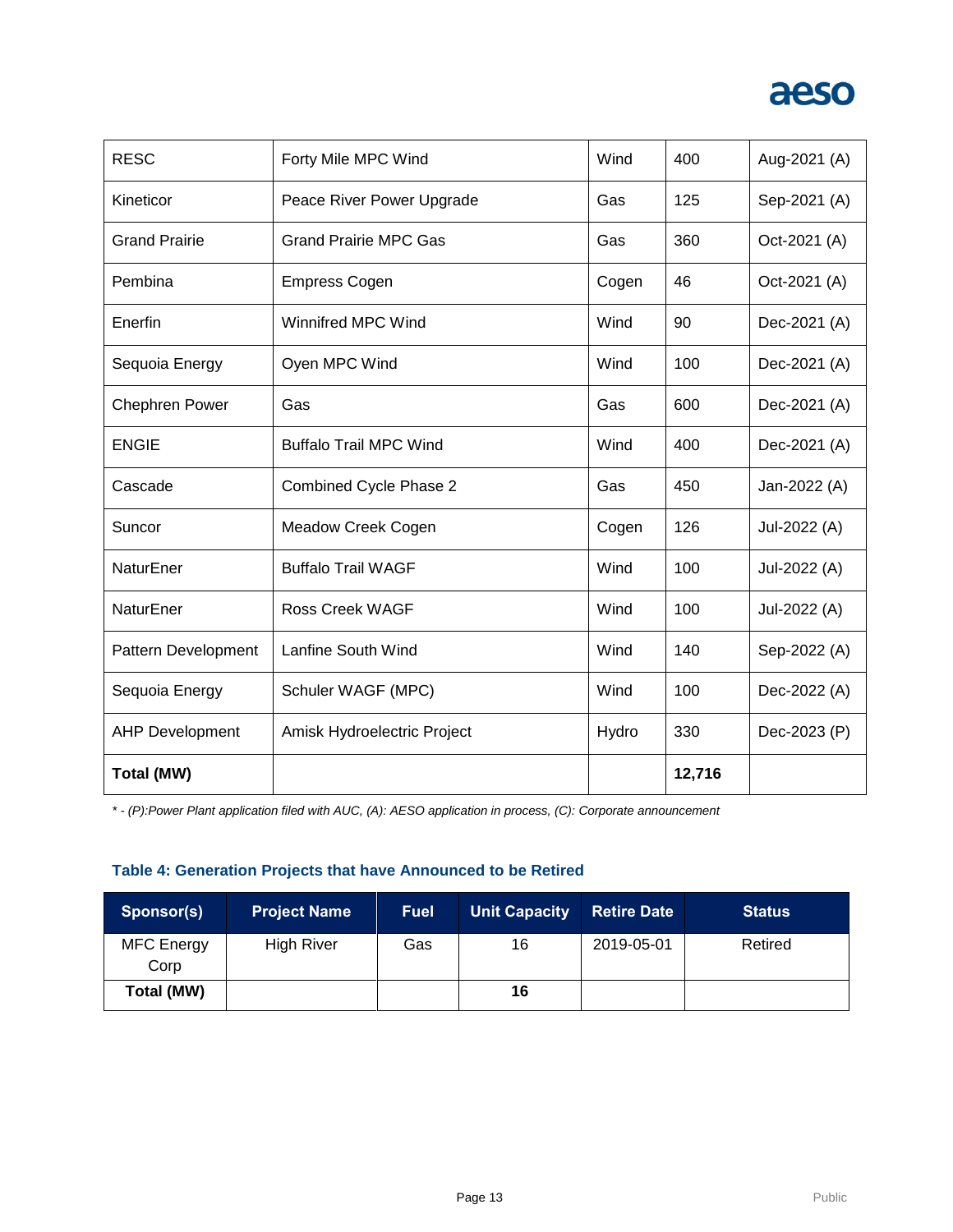# Long Term Adequacy Metrics August 2019



### **Federal Coal Compliance Schedule**

In 2012, the federal government approved the *Reduction of Carbon Dioxide Emissions from Coal-fired Generation of Electricity Regulations*. The regulation requires that coal-fired generation units meet a GHG emissions intensity target once it reaches end of life. The AESO has adopted the federal compliance dates as retirement dates to evaluate metrics included in this report. The decision to retire a coal unit could also be impacted by several potential drivers, including the economics of plant operations, contractual agreements, and provincial and federal legislation.

The recent Climate Leadership Plan announced by the Alberta provincial government has not impacted assumptions on retirements in this report. Announcements from the government will continue to be assessed as they are released.

| Sponsor(s)  | <b>Project Name</b>   | <b>Fuel</b> | <b>Unit Capacity</b> | In Service<br><b>Date</b> | <b>Federal Compliance</b><br>Date <sup>1</sup> |
|-------------|-----------------------|-------------|----------------------|---------------------------|------------------------------------------------|
| <b>ATCO</b> | <b>Battle River 3</b> | Coal        | 149                  | 1969                      | Dec-2019                                       |
| Maxim       | <b>HR Milner</b>      | Coal        | 144                  | 1972                      | Dec-2019                                       |
| Total (MW)  |                       |             | 293                  |                           |                                                |

### **Table 5: Federal Coal Compliance Schedule**

l

<sup>&</sup>lt;sup>1</sup> Federal Compliance Dates are based upon the applicable provisions of the Reduction of Carbon Dioxide Emissions from Coal-fired Generation of Electricity Regulations, as set forth in the Canada Gazette Vol. 146, No.19.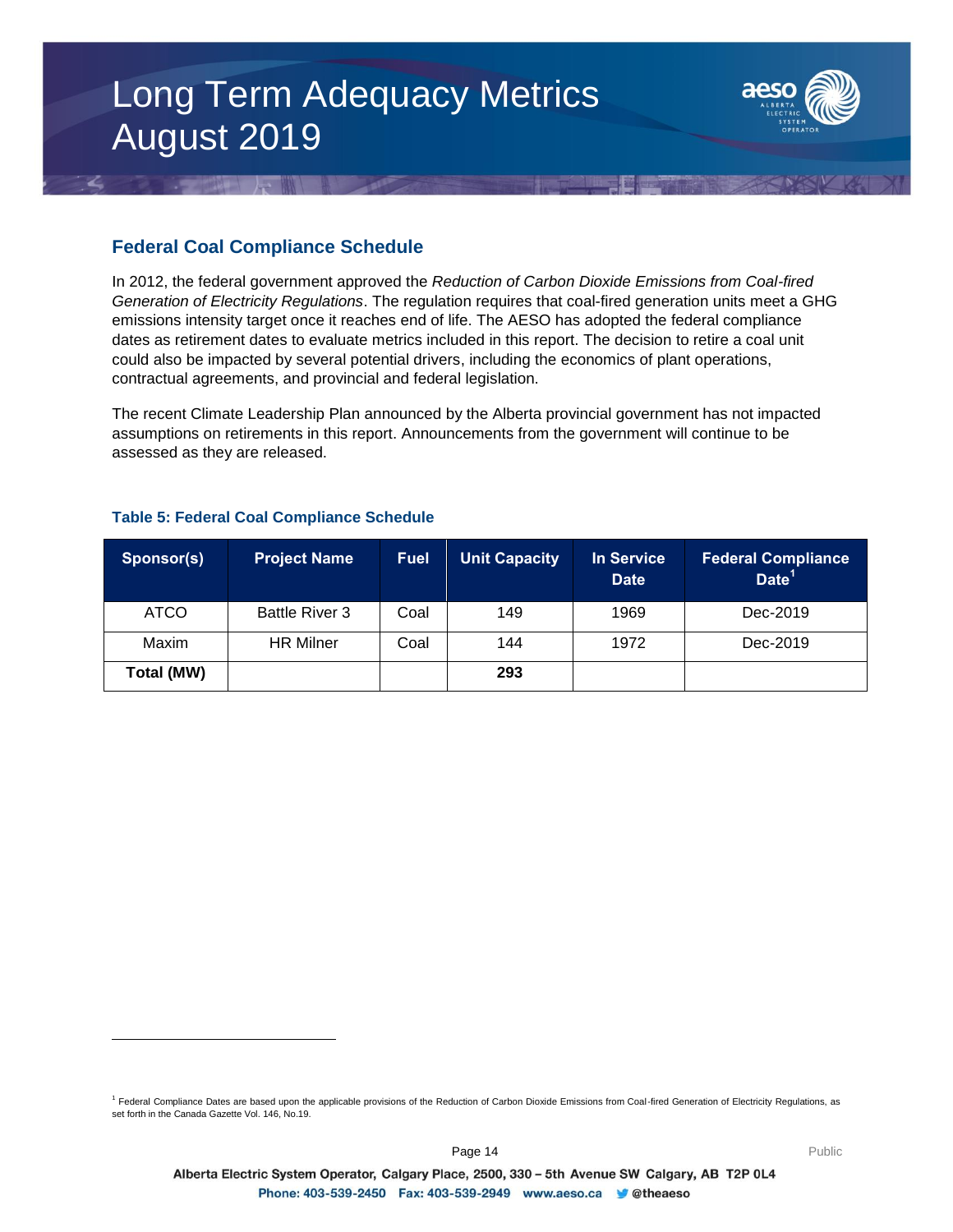# Long Term Adequacy Metrics August 2019



### **Reserve Margin Metric**

The Reserve Margin Metric, shown in Figure 1, presents a comparison of generation supply and demand in Alberta. It is a calculation of the firm generation capacity at the time of system peak that is in excess of the system annual peak demand, expressed as a percentage of the system peak. Information on the annual peak demand within the reserve margin can be found on the AESO's [Forecasting](https://www.aeso.ca/grid/forecasting) web page. Firm generation is defined as installed and future generation capacity, adjusting for seasonal hydro capacity and behind-the-fence demand and generation, and excludes wind and solar capacity. Three forecast reserve margins are presented, each with different future supply additions. The supply additions correspond to the stage of the generation projects in the New Generation Projects and Retirements Metric. The metric is graphed with and without intertie capacity in one reserve margin since full import capability may not always be available at the time of system peak demand.



### **Figure 1: Alberta Interconnected Electric System (AIES) Reserve Margin, 2009 – 2023**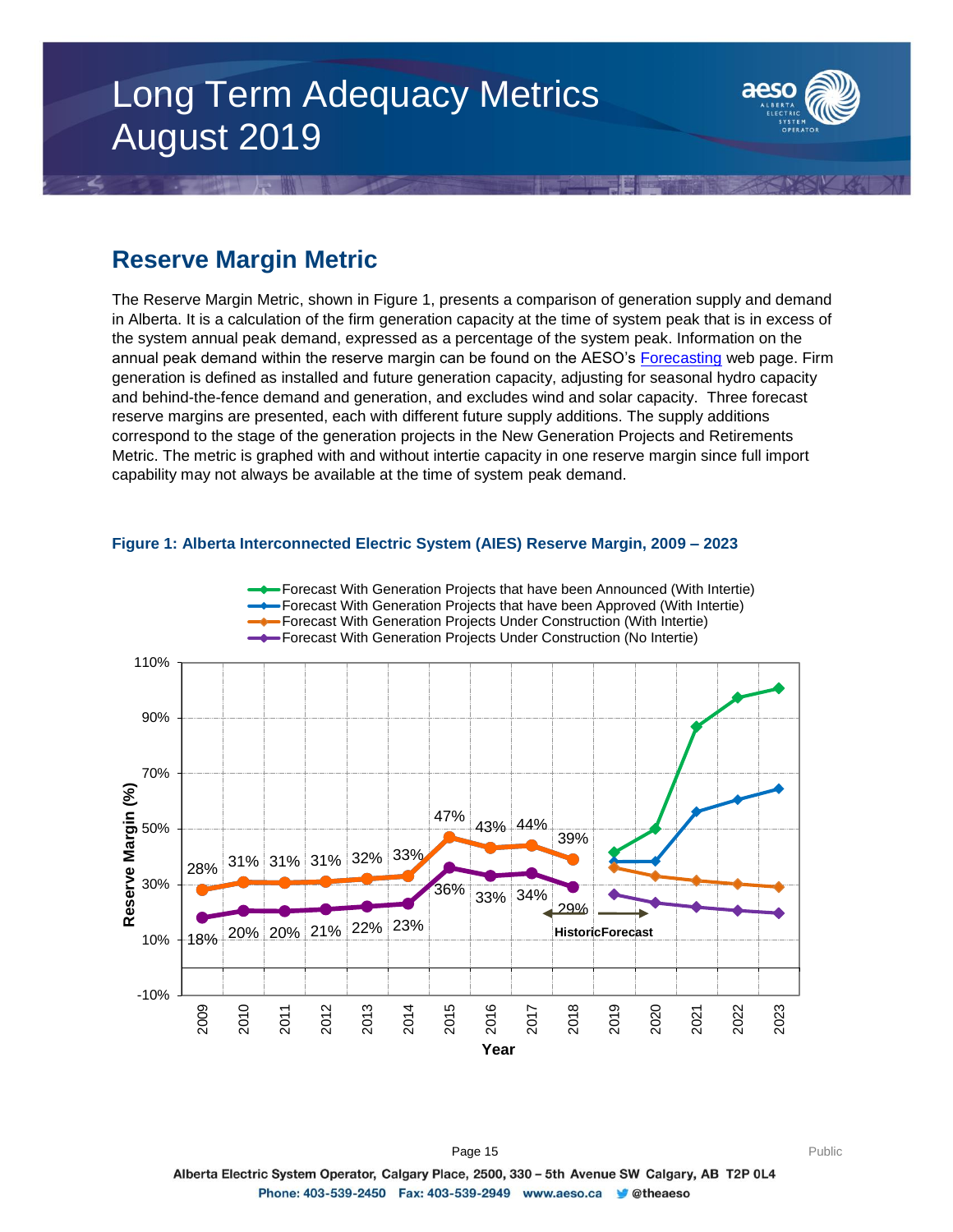

## **Supply Cushion Metric**

The Supply Cushion Metric provides visibility of the Alberta Interconnected Electric System's ability to meet peak demand on a daily basis. The supply cushion is the difference between the daily available firm supply minus daily peak demand. Only existing generation and generation under construction are used within the metric. The supply cushion refines the reserve margin calculation by using daily system peak rather than annual and incorporates planned outages. Figure 2 presents the estimated daily supply cushion for the next two years. Figure 3 presents daily peak demand and firm supply by fuel type, as well as interties, wind and solar which are not included in the supply cushion calculation due to the intermittent or uncertain nature of the supply. When the supply cushion is negative in Figure 2, there is an increased level of reliance on interties and wind, as indicated in Figure 3.



### **Figure 2: Alberta Interconnected Electric System (AIES) Daily Supply Cushion, August 1, 2019 to July 31, 2021**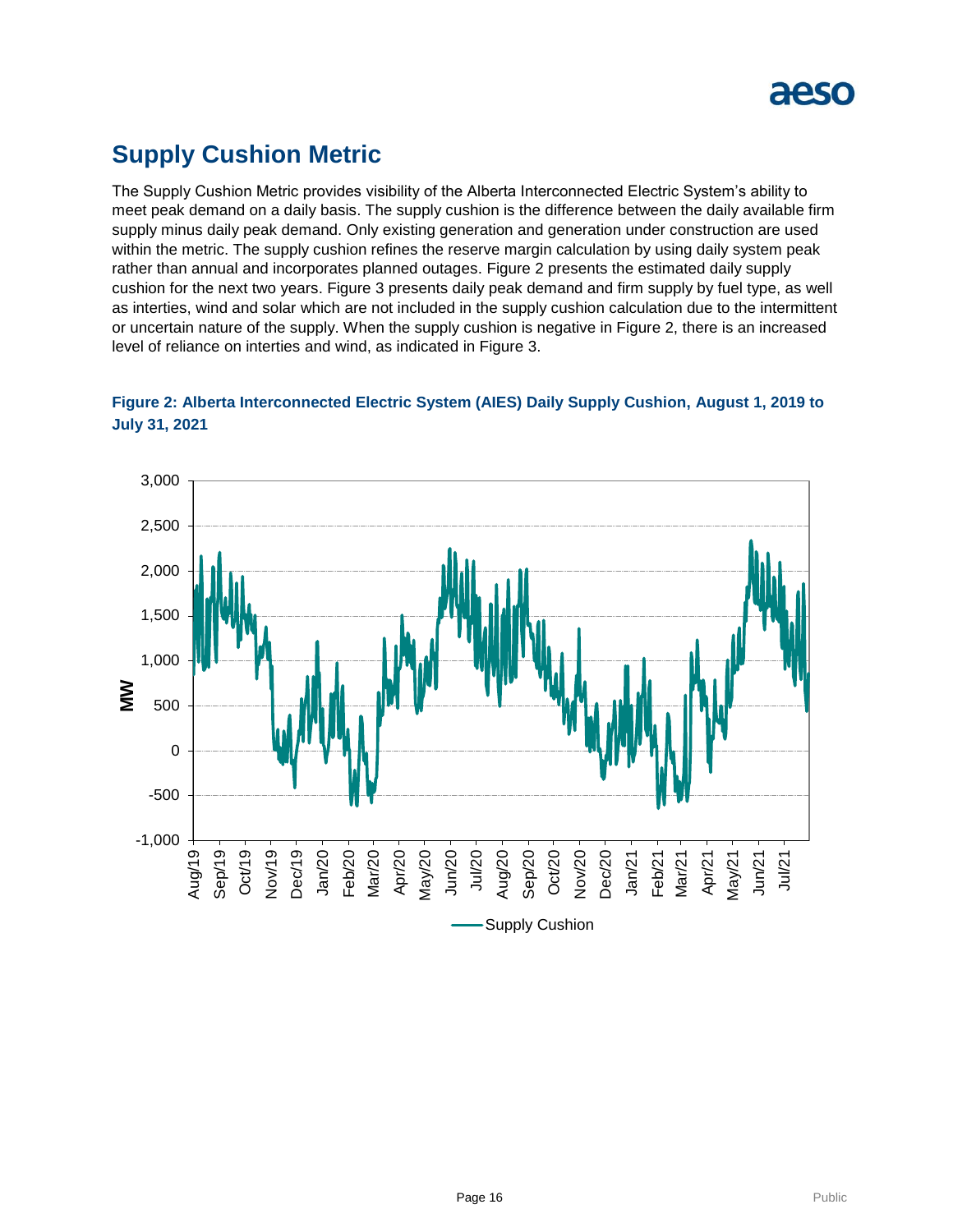



Outage information as of Jul 25th, 2019